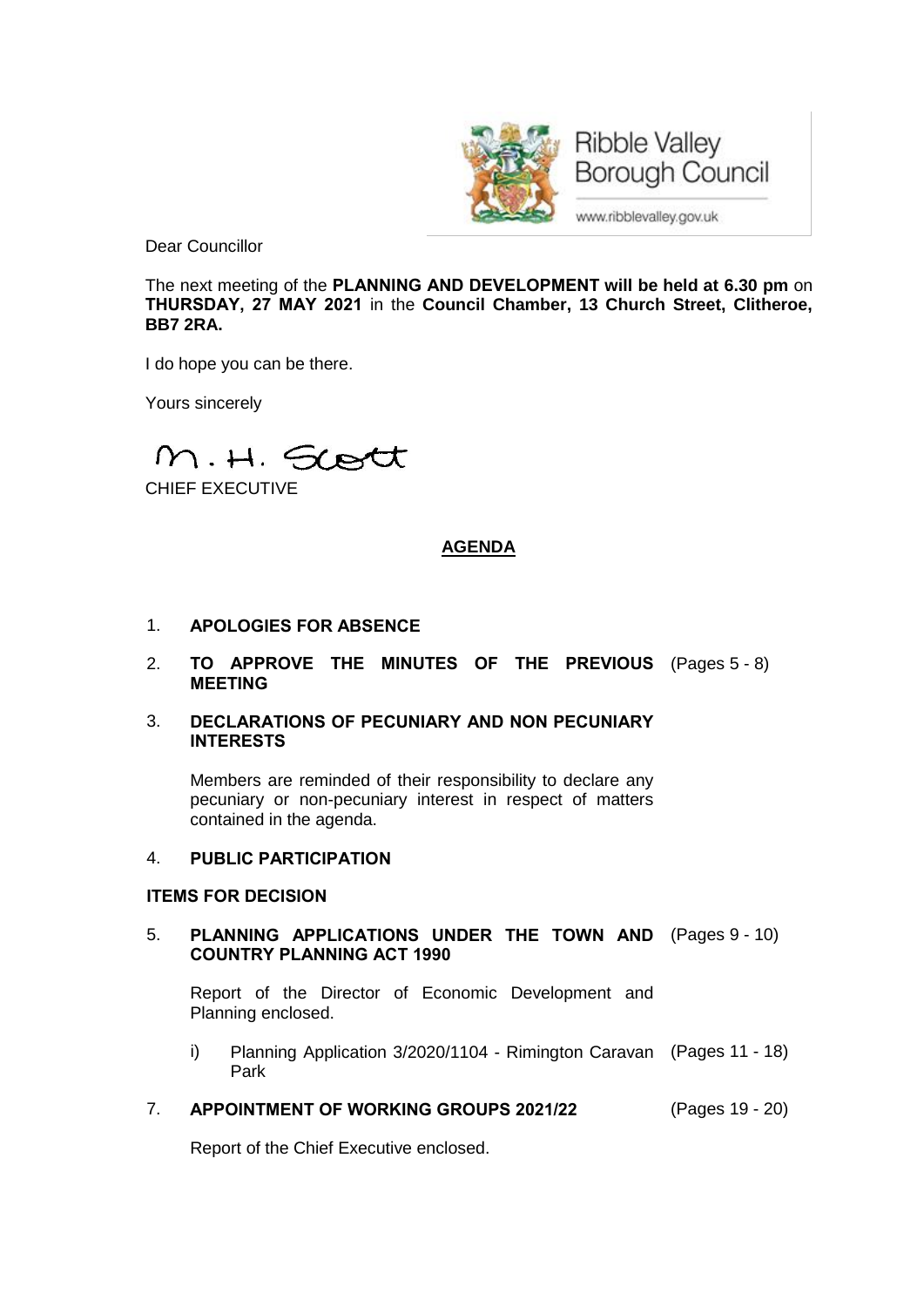| 8.                           | <b>CHIPPING PLAYGROUND SECTION 106 MONIES</b>                        | (Pages 21 - 22) |
|------------------------------|----------------------------------------------------------------------|-----------------|
|                              | Report of Director of Economic Development and Planning<br>enclosed. |                 |
| 9.                           | <b>HOUSING LAND EVIDENCE UPDATE</b>                                  | (Pages 23 - 26) |
|                              | Report of Director of Economic Development and Planning<br>enclosed. |                 |
| <b>ITEMS FOR INFORMATION</b> |                                                                      |                 |
|                              | 10. VALIDATION CHECKLIST                                             | (Pages 27 - 28) |
|                              | Report of Director of Economic Development and Planning<br>enclosed. |                 |
|                              | 11. CAPITAL OUTTURN 2020/21                                          | (Pages 29 - 32) |
|                              | Report of Director of Resources enclosed.                            |                 |
|                              | 12. REPRESENTATIVES ON OUTSIDE BODIES 2021/22                        | (Pages 33 - 34) |
|                              | Report of the Chief Executive enclosed.                              |                 |
| 13.                          | <b>APPEALS (IF ANY)</b>                                              | (Pages 35 - 54) |
|                              | <b>Appeals Update</b>                                                |                 |
|                              | Appeals:-                                                            |                 |

- i)  $3/2020/0725 -$  Land at 4 The Green, Osbaldeston the use for which a certificate of lawful use or development is sought is "garaging, domestic curtilage, garden and orchard" – appeal dismissed.
- ii) 3/2020/0859 29 & 30 Blackburn Road, Ribchester condition 4 in dispute "This permission shall relate to the development as one entity and the extension shall be completed in accordance with the plan before any part of its occupied for residential purposes" – appeal allowed with a new condition.
- iii) 3/2020/0300 Braeside, York Lane, Langho demolition of existing garage and the creation of a new accessible single storey dwelling within residential curtilage of Braeside – appeal dismissed.
- iv) 3/2020/0620 and 3/2020/0621 LBC Alston Hall, Alston Lane, Longridge – rear single storey replacement conservatory – both appeals dismissed.